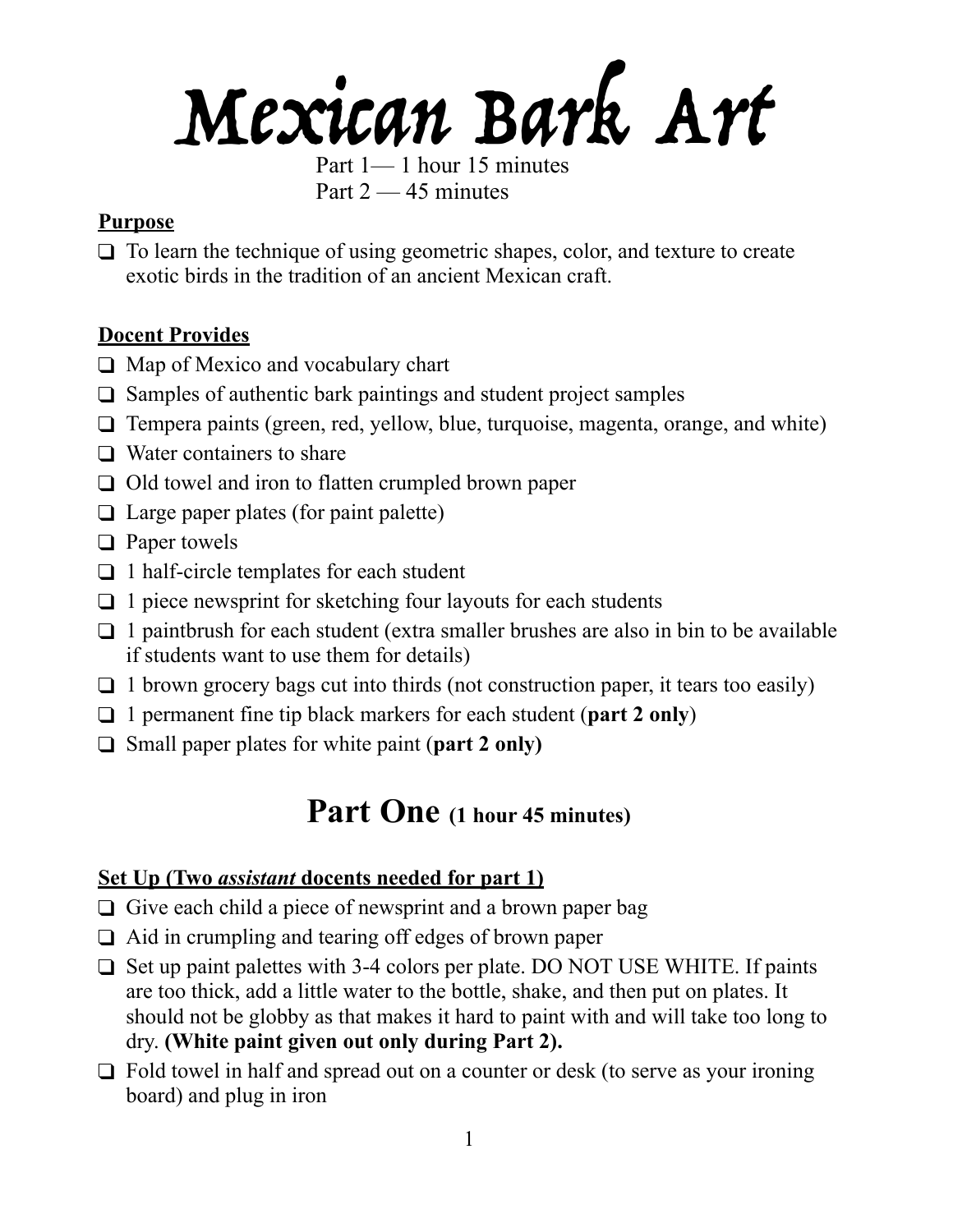# **Lesson**

#### **Introduce Amate Bark Painting**

- ❑ The Otomi Indians of Guerrero, Mexico ("Ge-re-ro" show on map) create vibrant paintings by setting bright colors against the textured brown background of Amate paper. They make their own paper from the bark of the mulberry tree (dark) or fig tree (light). We are going to make our own paper that will look something like theirs.
- ❑ Show samples of the authentic paper, and our paper bag version.
- $\Box$  Show the authentic paintings. Discuss the designs used in the paintings bold colors, farming, animals, flowers — things representative of the historic lifestyle of the Otomi Indians.

#### **Crumple Brown Paper**

- ❑ Have students print their names in pencil in middle of the back side of the paper (the edges will be torn off, so it needs to be centered).
- ❑ Lead docent demonstrates how to crumple paper and smooth out. Repeat crumpling and smoothing a couple of times carefully so it doesn't tear.
- ❑ Assistants then collect a couple at a time (table by table) and iron out flat for students then return to them. Go slowly and press iron down firmly.

#### **Review Spanish Language Vocabulary**

 $\Box$  There is a language connection with this lesson. If possible, familiarize yourself with the vocabulary and try to use these words during the lesson. You can invite kids who speak Spanish to help you with the vocabulary and pronunciation give them the chance to be experts.

| Red   | $=$ ROJO (ro-ho)                                       | <b>Black</b> | $=$ NEGRO (nay-gro)               |
|-------|--------------------------------------------------------|--------------|-----------------------------------|
| Blue  | $=$ AZUL (ah-sool)                                     | White        | $= BLANCO (blan-ko)$              |
|       | $\text{Yellow} = \text{AMARILLO} (\text{ahm-a-ree-o})$ | Bark         | $=$ CORTEZA (core-tay-sah)        |
| Green | $=$ VERDE (vair-day)                                   |              | $Paintbrush = PINCEL (peen-sell)$ |
| Pink  | $=$ ROSA (ro-sah)                                      |              | To Paint $=$ PINTAR (peen-tar)    |
|       | $Brown = MORENO (more-eh-no)$                          |              |                                   |

# **Demo, then Have Students Draw Birds**

- $\Box$  Talk to kids about geometric shapes have them name some.
- ❑ Draw a small circle (head), a large half-circle (body), and a triangle (beak) on the chalkboard. Demonstrate to students how to combine these geometric shapes to make a bird. Show different examples of position that a bird might be in.